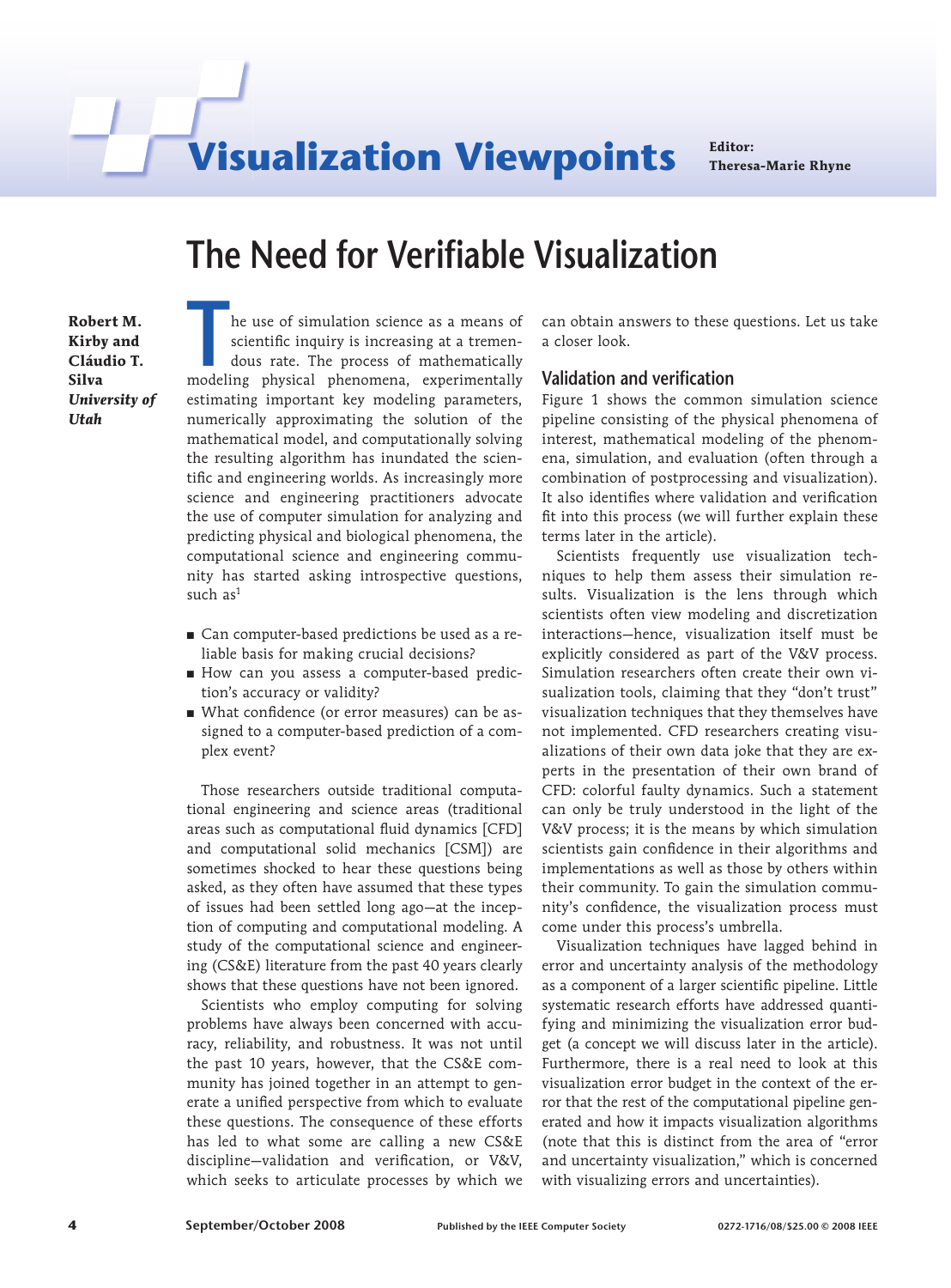Current Procedure



**Figure 1. Current and advocated simulation science pipelines. (a) We present the simulation science pipeline as it is often viewed within computational engineering and science. (b) We advocate integrating visualization into the verification process.**

We argue that there is a need for creating a focus area of visualization research that we tentatively call "verifiable visualizations" that will consider both the errors of the individual visualization component within the scientific pipeline and the interaction between and interpretation of the accumulated errors generated in the computational pipeline, including the visualization component. We came to this conclusion on the basis of our realization that although strict error analysis and verification has been the norm in simulation science, visualization has lagged behind other computational techniques in this regard.

## **V&V within computational science and engineering**

The first goal of the current V&V emphasis within the CS&E community is to arrive at a common nomenclature and semantic understanding of commonly used terms. This is imperative to establish V&V as the common base or process by which researchers build scientific trust in simulation codes and results. We will rely on other work $^1$  as a guide and refer interested readers to it for a more complete philosophical and technical discussion of V&V. Let us look at a brief overview of several key V&V concepts.

As Figure 1 illustrated, the simulation science scientific method consists of the following stages:

- *Scientific problem of interest ("physical process").* This stage states the scientific or engineering problem of interest. Scientists should develop questions so that they can evaluate quantifiable metrics for determining the simulation's level of success.
- *Modeling ("mathematical model").* This stage concerns developing a model that abstracts the problem of interest's salient features so that ex-

ploring and evaluating the model lets researchers find an answer to the questions specified concerning the problem of interest. Modeling techniques include, but aren't limited to, deterministic or probabilistic, discrete, or continuous mathematical models.

- Computation ("simulation"). This stage concerns generating algorithms and implementations that accurately and efficiently evaluate the model over the range of data needed to answer the questions of interest.
- *Evaluation ("visualization").* This stage concerns the data's distillation and evaluation produced through computational simulation to answer the questions of interest and provide quantifiable determination of the experiment's success. ■

With this view of the simulation pipeline in place, we can now address the definitions of validation and verification (definitions are taken directly from other research<sup>1</sup>):

- *validation*—the process of determining whether a mathematical model of a physical event represents the actual physical event with sufficient accuracy; and
- *verification*—the process of determining whether a computational model obtained by discretizing a physical event's mathematical model and the code implementing the computational model can be used to represent the model with sufficient accuracy.

From these two definitions, we can see that the idea of the error budget is fundamental to simulation science. An error budget comprises those assumptions and approximations that introduce error (or approximations) into the simulation process and their corresponding impact (or cost)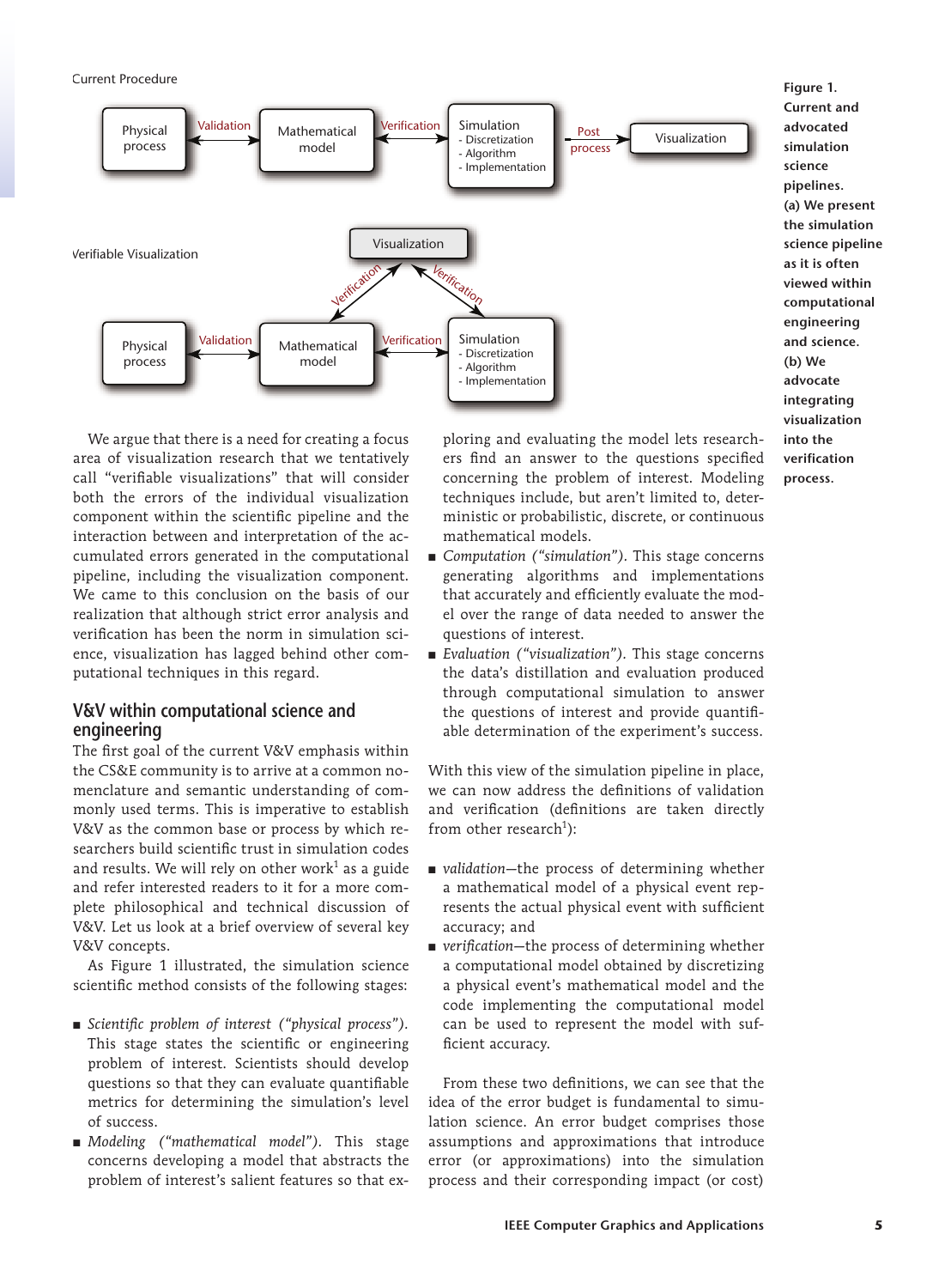on the scientific pipeline. Three types of errors are critical components of the scientific process and must be quantified and eliminated:

- *modeling*—errors introduced through the choice of a mathematical model to describe observable data,
- *approximation*—errors introduced in the numerical computation of solutions of the model, and
- *uncertainty*—errors due to variations in model parameters

Recognizing these errors lets scientists judiciously evaluate which component of the process (for example, modeling or numerical approximations) requires refinement in light of comparison with the real phenomenon of interest.

The verification process is commonly partitioned into two areas that most visualization researchers will recognize: *solution verification* and *code verification*. In solution verification, effort is directed toward assuring the input data's accuracy, estimating the numerical approximation error due to discretization, and assuring the resulting simulation output data's accuracy. In code verification, effort is directed toward finding and removing source-code mistakes and (numerical) algorithmic errors. Once these two forms of debugging are accomplished, researchers can not only correct and refine their scientific tools, but also build confidence in the design and handling of the scientific tool and the corresponding results it produces.

When these results are used in the scientific setting, we can examine differences between computational and experimental results in light of the assumptions used when generating the model and simulation. If visualization is the lens through which simulation scientists view their data, is that lens free of flaws? Is it possible that visual discrepancies between simulation and experimental results could be due to assumptions and approximations built into the visualization method? Are the visualization techniques designed based on (and in particular, to respect) properties of the model and the simulation used to generate the visualized data? To place visualization firmly within the scientific process, it must undergo the same level of rigorous analysis.

#### **The state of visualization V&V**

To gauge the extent to which verification already exists in the visualization community, we reviewed papers from the past five years (2003 to 2007) of the IEEE Visualization conference (http://vis.computer. org). To establish the extent to which the nomenclature is already used, we searched the texts of these papers for occurrences of "verify," "validate," and other forms of these words. Less than half of the papers ever used any of these words, let alone in the context of validation or verification. To check whether these concepts exist, we reviewed a subset of the papers in greater detail. While many include sections presenting a logical and mathematically sound derivation of their technique and evaluation of their algorithms' performance, only a handful discussed concepts related to either validation or verification. Those that did tended not to adhere to any standard organization or systematic methodology.

However, just as with computational engineering science practitioners prior to the current V&V movement, the visualization community has not been summarily negligent or ignored verification considerations when designing and implementing visualization techniques. As early as 1995, Al Globus and Sam Uselton<sup>2</sup> specifically entreated the visualization community to adopt verification techniques (in terms of error analysis and software verification). They even proposed a methodology for evaluating visualization software. However, because there is no standard framework for verification and validation in visualization, the community employs a variety of techniques to defend their work. These range from visual comparisons between the results and the observed physical phenomena to measurements based on a well-defined set of benchmarks. Furthermore, given that resulting visualizations are intended to be viewed by humans, some researchers have investigated human perception to measure whether visualizations are adequately interpreted. $3,4$  In most of these works, the focus is not so much on verifying the visualization techniques, but on the closely related problem of evaluating visualization methods for effectiveness.

In the related field of computer graphics, a major goal for graphics practitioners is rendering scenes that are either indistinguishable from a photograph of a real scene or evoke the same visual response as that real scene. Perhaps the most straightforward way of determining whether such criterion is met is to do a side-by-side comparison of a photograph and a rendering of the same scene. Given that certain types of visualization also attempt to present data as it would appear in the physical world, a similar type of argument has been applied in our field. For example, physicists investigating 3D flows might wish to visually compare their visualizations with physical observations of flows created under the same initial conditions.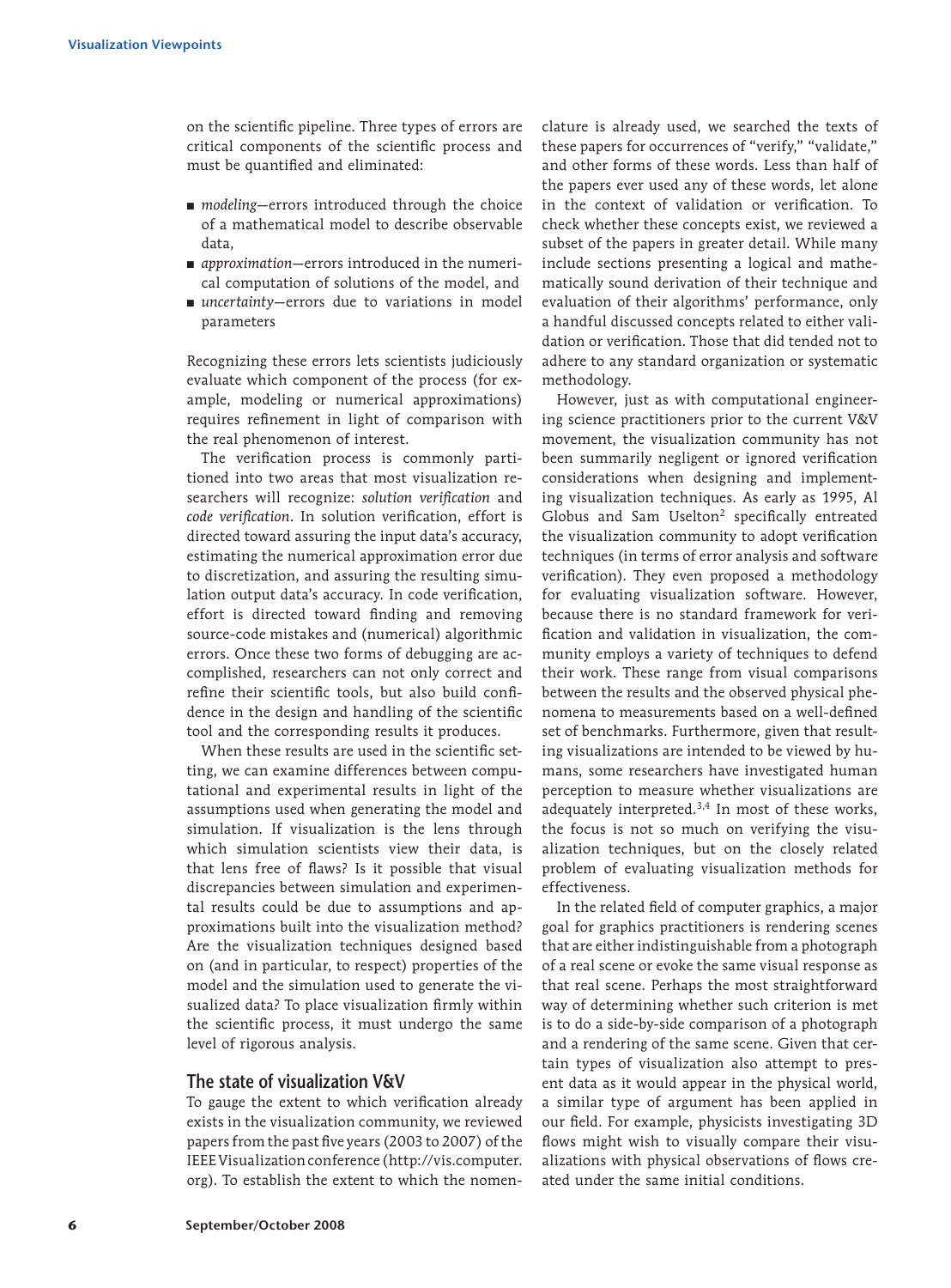Because many visualization techniques capture variables that are not visible in a physical setting, comparing a visualization with physical observations is not often possible. However, we can still make side-by-side comparisons between different visualization techniques. One type of verification leveraging the graphics processing unit is a comparison between GPU-accelerated techniques and software-based reference implementations. For example, Dan Laney and colleagues present a major speedup in understanding radiograph simulations that they verified by comparing the hardware-accelerated technique with the existing softwarebased implementation.<sup>5</sup>

In concert with comparison-based verification, some visualization techniques use benchmark data sets. While some of the data sets have become the standard because they were used in the original papers, whereas others were designed to expose interesting cases. For example, the Marschner-Lobb test volume is an example of an artificially generated data set representing a variety of pathological properties for a range of visualization and processing techniques.<sup>6</sup> Researchers have proposed test data sets and benchmarks for a variety of topics including streamlines $^7$  and topology. $^8$ 

Another method that is often employed in the visualization community is an evaluation by users and domain experts. For example, in Diffusion Tensor—Magnetic Resonance Imaging (DT-MRI), researchers can rely on an expert's domain knowledge to check correct clustering or segmentation of specific regions of the brain.<sup>9</sup> The medical community has relied on manual segmentation as ground truth; medical practitioners verify various automated segmentation methods by comparing their results against those generated manually by experts. Other subfields use user studies as well; for example, some work $10$  compares different 2D vector field visualization methods.

While comparing the results can be instructive, verifying the accuracy of visualization techniques requires mathematical error determination. Many papers in our field provide a derivation of the visualization given existing mathematical models, but not all quantify the error involved in evaluating the displayed quantities. Recent work details a case in which a misleading volume visualization led to unnecessary surgery for a patient.<sup>11</sup> Uncertainty visualization is concerned with helping viewers understand such error visually,<sup>12</sup> but it has also reminded visualization researchers of the importance of determining error.

Another example where error is being considered is error-control in streamline integration. The goal of most streamline integration techniques is maximizing accuracy while minimizing error and computational effort. Both Runge-Kutta and extrapolation methods are common in the literature—with the choice of which integration technique to use chosen on the basis of a multitude of mathematical and computational factors, such as error per computational cost and availability (and strength) of error estimators, among others. The lack of smoothness at element or grid boundaries can cause large errors during integration, leading some to use adaptive error control techniques such as Runge-Kutta with error estimation and adaptive step size control. Verifying streamline accuracy is relegated to what has been accomplished for the numerical technique and ordinary differential equation (ODE) solver employed.

Because viewers come to their own conclusions, some have argued that visualization researchers are in the business of applied perception.<sup>13</sup> It is not enough to ensure that each important aspect of a data set can be seen, but rather we must guarantee that a wide audience will understand it. Because of perceptive differences, visualization has been called a subjective field that relies on an expert's domain knowledge to ensure correct interpretation.9 While these points are important, we argue that validation and verification are concerned with ensuring that the visualization accurately displays the information, not whether viewers interpret them correctly.

### **The need for verifiable visualization**

We might naturally ask whether this is much ado about nothing—that is, is it the case that there exist concrete examples of visualization and data analysis methods that are currently used but do not necessarily respect some set of the constraints or properties that interest the user community? Are there methods (or methodologies) that could benefit from being included in the verification approach? To illustrate the issues, we use the excellent work of Guo-Shi Li, Xavier Tricoche, and Chuck Hansen as an example; most of the discussion in this section is based on their work.<sup>14</sup>

Consider the following computational science example. We are given a vector field  $\mathbf{u}(x, y) = (u,$  $v)^T$  over a domain Cartesian lattice on Ω, and we wish to simulate for visualization purposes dye advection through this field. A model of dye diffusion concentration *C* written in an Eulerian-frame is

$$
\frac{\partial C}{\partial t} = (\mathbf{u} \cdot \nabla) C = v \nabla^2 C
$$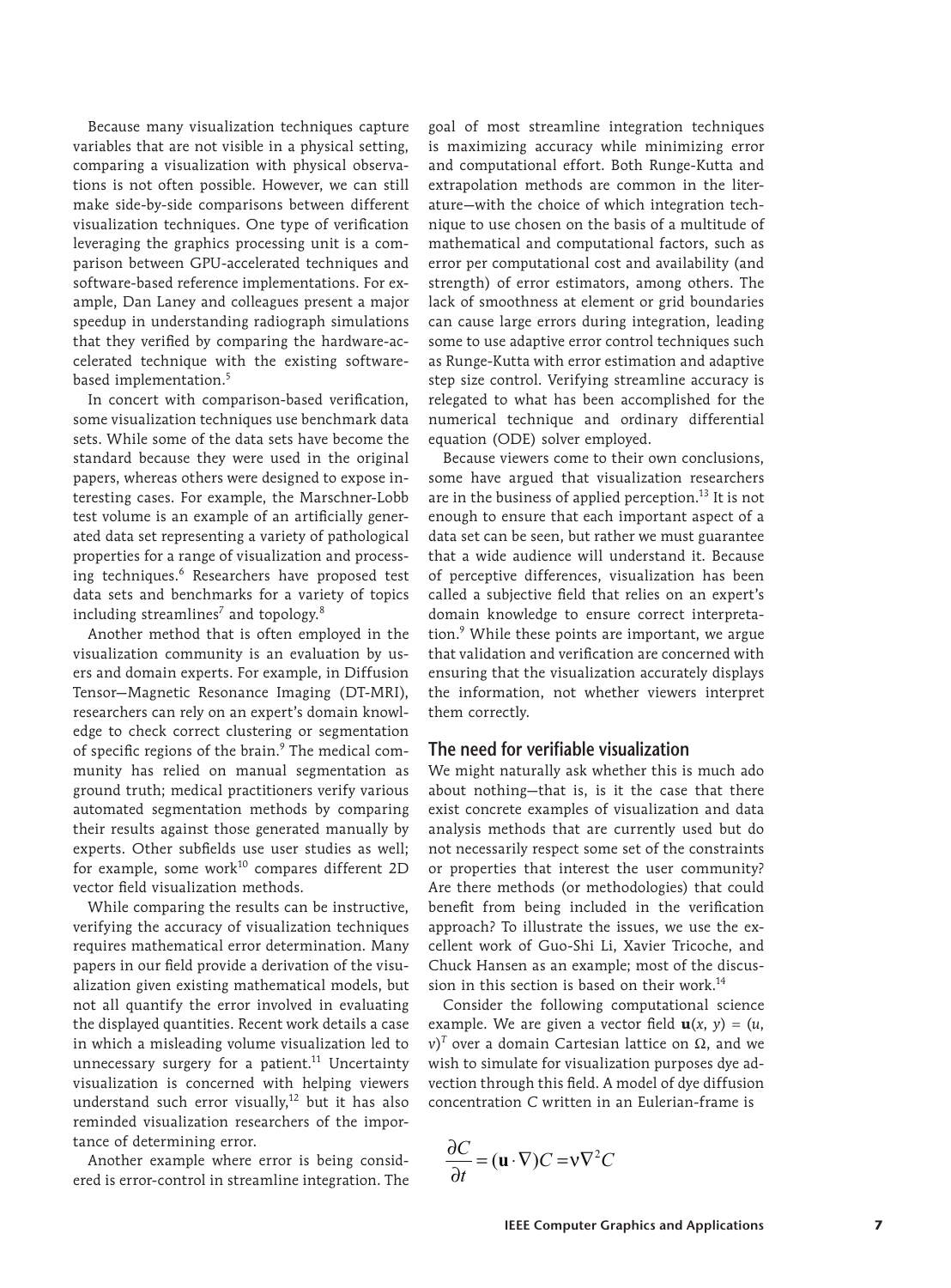

Figure 2. Visualization of a synthetic flow of zero divergence exhibiting a splitting behavior. (a) The properties of the flow using a line integral convolution algorithm that shows the behavior of the field. (b) Current dye **advection algorithms exhibit interpolation errors that make the field appear divergent and diffusive. (c) Physically-based dye advection would result in the correct splitting behavior. Images used with permission.**<sup>14</sup>

where the left-hand side denotes the Eulerianframe equivalent of the total derivative of the time rate-of-change of concentration and the righthand side denotes second-order diffusion with parameter ν. Explicit time discretization of this equation can be quite expensive due to CFL (Courant-Friedrich-Levy) and diffusion number limit considerations. A semi-Lagrangian technique can solve equations of this form. We can use a splitting scheme in cases in which Lagrangian upwinding discretizes the advection operator. The implicit Euler-Backward or Crank-Nicolson approaches handle is used for time-discretizing the diffusion term. The spatial and temporal discretization of the diffusion term is fairly straightforward using standard finite-difference techniques; the challenge is in the advection term's discretization.

To solve the advection term in a Lagrangian fashion, we must evaluate the vector field  $\mathbf{u}(x, y)$ at nonlattice coordinates, and hence some form of approximation of the vector field is necessary. A common approach is to use bilinear interpolation for evaluating the velocity field. Although this approach is unconditionally stable even with relatively long time-stepping, it is subject to numerical diffusion due to interpolation.

The result is a *smearing* artifact that is entirely due to the algorithm and not related to the physical process. In addition, the algorithm does not conserve the system's invariant properties (such as mass). The interpolant can overshoot or undershoot the samples within the local stencil, causing an artificial increase or decrease of mass in the system. Figure 2 shows the errors/ that can accumulate due to a methodology that does not explicitly respect the system's invariant properties. Although visualization researchers have developed several methods to suppress the numerical diffusion that is added due to the handling of the advection terms, they are

not based on any physical properties of the underlying problem. With current dye advection schemes, the data under analysis could be incorrectly interpreted due to inaccuracies in the interpolation methods. Without proper verification techniques, these errors could continue to compound with each improvement to existing algorithms.

With the advent of programmable graphics hardware, advection techniques for visualization have increased substantially in interactivity. However, verifying these techniques is a difficult task that is frequently accomplished by comparing images generated with existing algorithms. We need a more formal verification process to guarantee that the recent speed-ups are not sacrificing the analysis' integrity for the ability to see changes in real time.

In other disciplines, researchers have proposed physically-based numerical schemes for dye advection that avoid numerical diffusion and conserve mass, based on an algorithm that uses quasiparabolic functions to represent the distribution of dye material within control volumes in a piecewise fashion. These schemes address the interpolation issue, but from a different perspective than is normally taken in the visualization community. The schemes do not just attempt to eliminate interpolation errors by going to higher-order interpolation (in isolation), but rather step back and investigate which model and discretization properties are required to solve the problem of interest. As a consequence of this investigation, we not only get a higher-order interpolation scheme (and hence less diffusion), but also a particular highorder scheme that preserves a fundamental property of the differential operator you were trying to simulate. Li and colleagues $14$  took the first step at incorporating this method into texture advection, and thus achieved visualizations that are closer to the ground-truth.